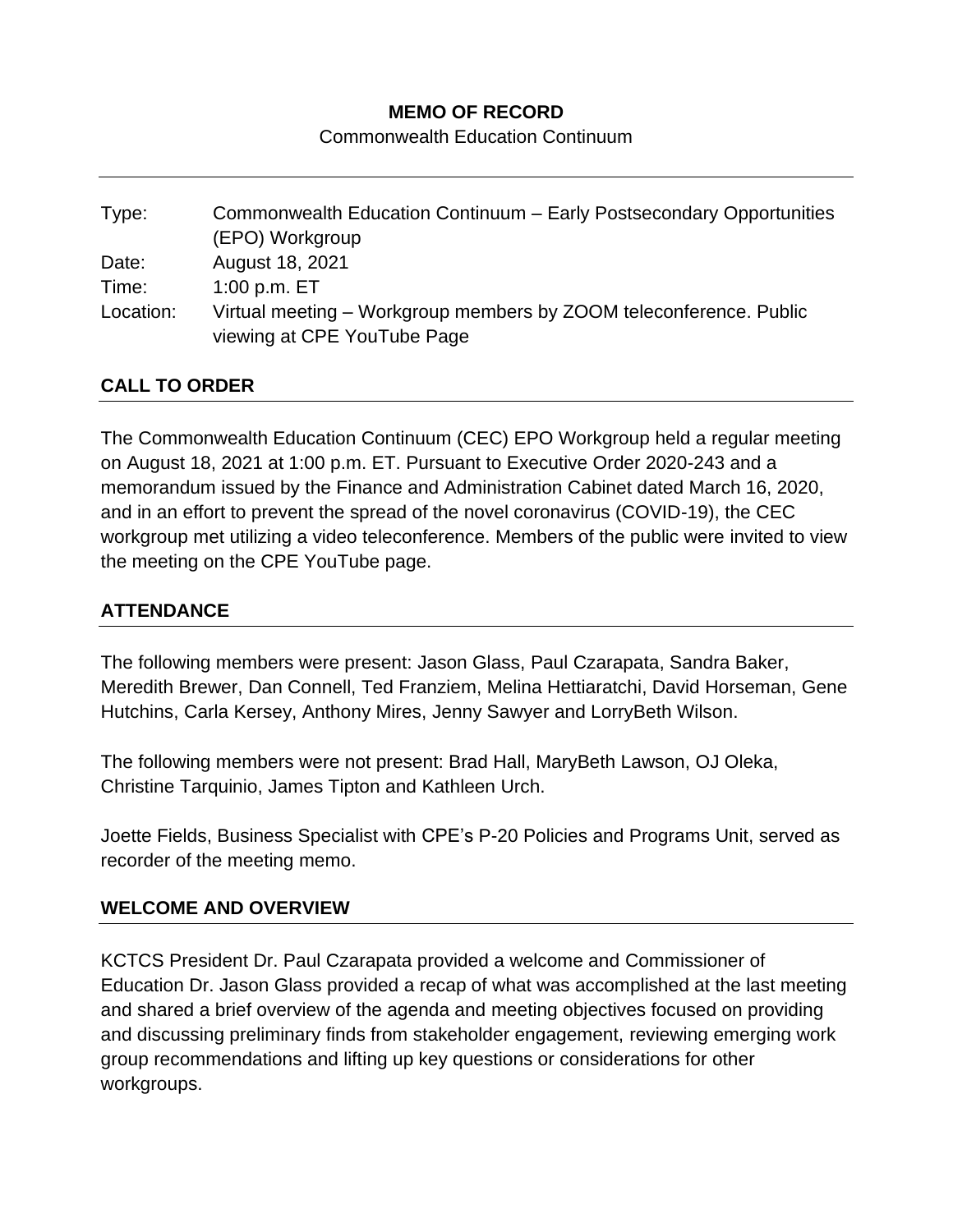# **REVIEW THOUGHT PARTNER FEEDBACK AND EMERGING RECOMMENDATIONS**

Education Strategy Group (ESG) Senior Associate Lauren Norton provided a discussion and presentation on the key takeaways from stakeholder engagement which highlighted the recommendations that were not included in the prioritized list of recommendations and the recommendations that may need additional refinement.

## **REFINE AND PRIORITIZE EMERGING RECOMMENDATIONS**

Dr. Amanda Ellis and Dr. Jennifer Fraker led the members in an exercise where the workgroup members voted on their top four recommendations via a multiple-choice poll in Zoom. Members discussed the results to ensure the top recommendations addressed the main challenges heard from stakeholders regarding students' transition to postsecondary. After the discussions concluded, the members agreed on a ranked order of importance for the list of emerging recommendations to bring before the Continuum for consideration.

# **DETAIL RECOMMENDATIONS PLANS-BREAKOUT DISCUSSIONS**

CPE Executive Director Jennifer Fraker shared that the workgroup would be divided into four breakout rooms in order to engage in discussion on the identification of key challenges of the top four prioritized recommendations.

- Dr. Brewer guided the first breakout room and Lauren Norton served as the notetaker.
- Dr. Czarapata guided the second breakout room and Jennifer Fraker served as the notetaker.
- Dr. Glass guided the third breakout room and Amanda Ellis served as the notetaker.
- Briana Falduti guided the third breakout room and served as the notetaker.

Lauren Norton, Ted Franzeim, Sofie Farmer and Briana Falduti shared the discussions had in each of the breakout groups with the whole workgroup.

## **WRAP UP AND NEXT STEPS**

Dr. Ellis wrapped up the meeting by sharing that the prioritized recommendations would be brought forward to the full Continuum for consideration. Dr. Glass and Dr. Czarapata thanked members for their engagement and participation. Dr. Fraker shared that the September workgroup meeting may be canceled, but members should hold the date until notification of the cancellation and that the workgroup would meet on October 13, 2021 at 1:00 p.m. ET. Dr. Fraker reminded the members that the full Continuum would meet on